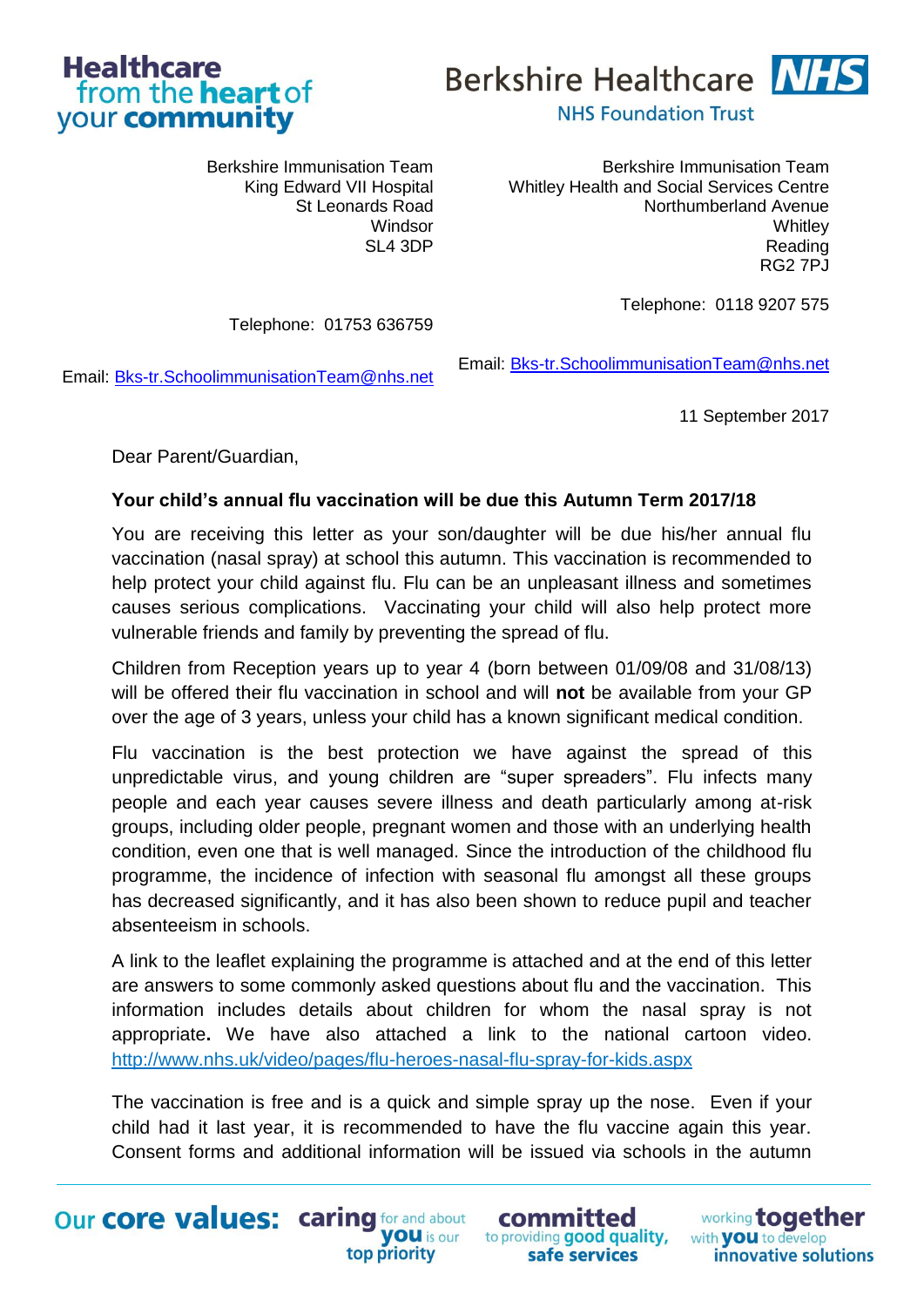# **Healthcare** from the **heart** of<br>your **community**



term and further information is available at: **[www.nhs.uk/child-flu](http://www.nhs.uk/child-flu)** and read through the frequently asked questions overleaf.

Yours sincerely

Charlotte Church Immunisation Service Lead



committed to providing good quality, safe services

**Our core values:** caring for and about<br>**you** is our<br>top priority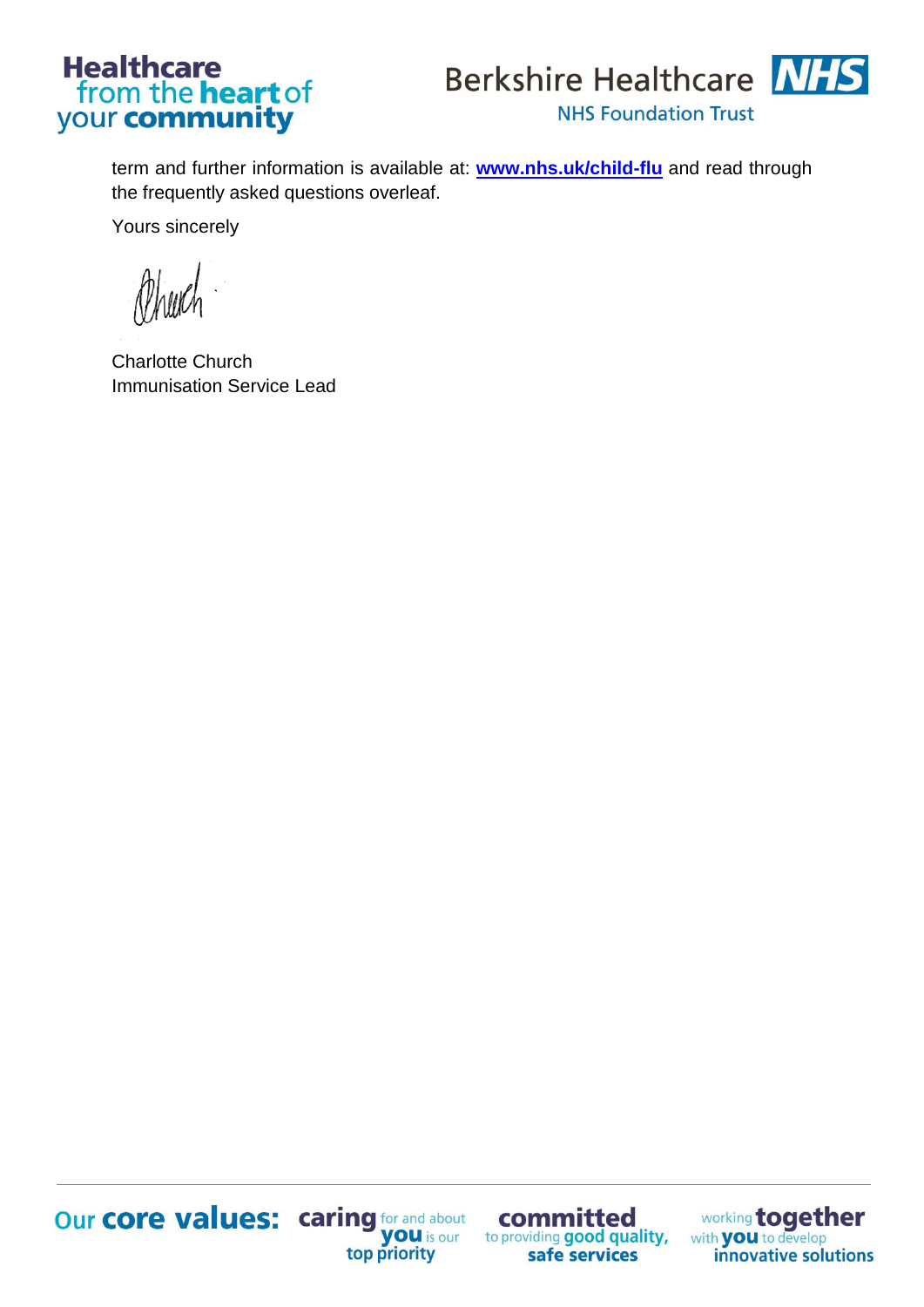

## **Frequently asked Questions about childhood flu**

#### **Why should my child have the flu vaccine?**

Flu can be a very unpleasant illness in children causing fever, stuffy nose, dry cough, sore throat, aching muscles and joints, and extreme tiredness. This can last several days or more. Some children can get a very high fever, sometimes without the usual flu symptoms, and may need to go to hospital for treatment. Serious complications of flu include a painful ear infection, acute bronchitis, and pneumonia.

#### **How effective is the vaccine?**

Flu vaccine is the best protection we have against this unpredictable virus. Flu infects many people and each year causes severe illness and death particularly among at-risk groups, including older people, pregnant women and those with an underlying health condition, even one that is well managed.

The effectiveness of the vaccine will vary from year to year, depending on the match between the strain of flu in circulation and that contained in the vaccine. In the UK the vaccine offered to children has provided good protection against flu since its introduction.

#### **It is less than 12 months since my child had their last flu vaccine. Should they have it again?**

Yes. Even if it is less than a year since the last vaccination, it is important to ensure your child is protected by having another one this year.

#### **Can the vaccine cause flu?**

No, the vaccine cannot cause flu because the viruses in it have been weakened to prevent this from happening.

#### **Does the nasal vaccine contain gelatin derived from pigs (porcine gelatin)?**

Yes. The nasal vaccine contains a highly processed form of gelatine (porcine gelatine), which is used in a range of many essential medicines. The gelatine helps to keep the vaccine viruses stable so that the vaccine provides the best protection against flu. [https://www.gov.uk/government/uploads/system/uploads/attachment\\_data/file/460069/8584-](https://www.gov.uk/government/uploads/system/uploads/attachment_data/file/460069/8584-Vaccines-porcine-gelatine-2015-2P) [Vaccines-porcine-gelatine-2015-2P](https://www.gov.uk/government/uploads/system/uploads/attachment_data/file/460069/8584-Vaccines-porcine-gelatine-2015-2P)  [-A4-04-web.pdf](https://www.gov.uk/government/uploads/system/uploads/attachment_data/file/460069/8584-Vaccines-porcine-gelatine-2015-2P)

#### **Can't my child have the injected vaccine that doesn't contain gelatin?**

top priority

The nasal vaccine provides the best protection against flu, particularly in young children. It also reduces the risk to, for example, a baby brother or sister who is too young to be vaccinated, as well as other family members (for example, grandparents) who may be more vulnerable to the complications of flu. The injected vaccine is not thought to reduce spread so effectively and so is not being offered to healthy children as part of this programme. However, if your child is at high risk from flu due to one or more medical conditions or treatments and can't have the nasal flu vaccine they should have the flu vaccine by injection.

Some faith groups accept the use of porcine gelatine in medical products – the decision is, of course, up to you. For further information about porcine gelatine and the nasal flu vaccine, see [www.gov.uk/government/news/vaccines-and-gelatine-phe-response](http://www.gov.uk/government/news/vaccines-and-gelatine-phe-response)

**Our core values: caring for and about** 

committed you is our to providing good quality, safe services

working together with **VOU** to develop innovative solutions